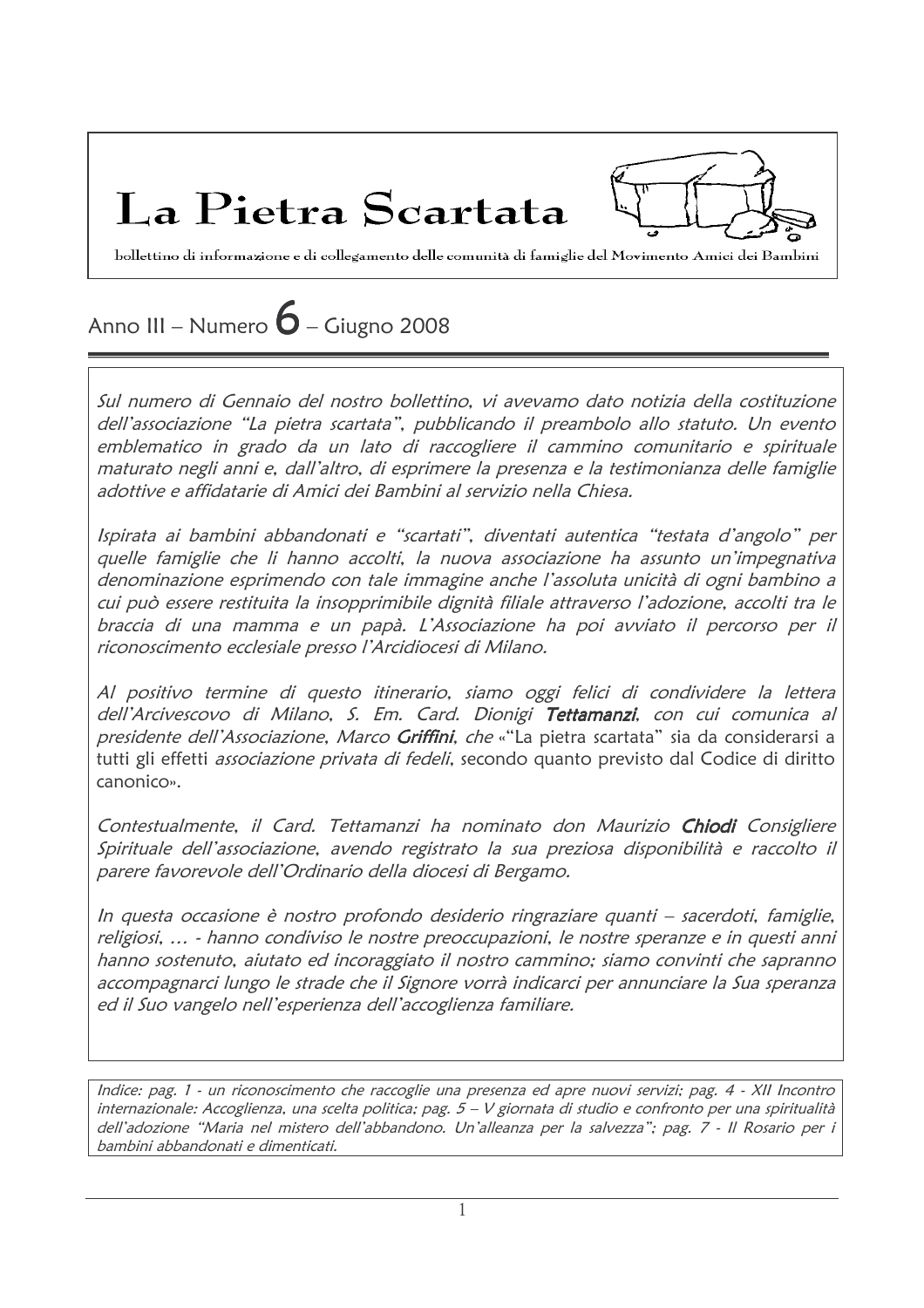# un riconoscimento che raccoglie una presenza ed apre nuovi servizi

### Egregio Signore,

ho letto con interesse l'atto costitutivo e lo statuto dell'associazione 'La pietra scartata" (costituita in data 7 dicembre 2007), ..., che Lei ha voluto presentarmi ...

La scelta di dare vita alla nuova associazione da parte di alcuni membri dell'Associazione Amici dei Bambini (Ai.Bi.) è presentata nella Sua lettera come risposta alla «necessità di promuovere e sostenere ancor più intensamente il cammino spirituale e comunitario di molte famiglie e di molti operatori coinvolti nelle esperienze dell'adozione o dell'affido o a queste sensibili» (cf. anche le finalità espresse nell'art. 2 dello statuto) e in questo trova felice corrispondenza l'appello rivolto dai Vescovi italiani il 3 febbraio 2008 che, in occasione della trentesima giornata nazionale per la vita, ricordavano come «l'incontro d'amore tra due genitori e un figlio può avvenire anche mediante l'adozione e l'affidamento e c'è una paternità e una maternità che si possono realizzare in tante forme di donazione e servizio verso gli altri».

Osservo, inoltre, con favore il desiderio della nuova associazione di qualificarsi come «associazione privata di fedeli» e la presenza di diversi articoli statutari che richiamano il rapporto con l'Ordinario: per il rendiconto economico e finanziario (art 7. 2) e la relazione sull'attività sociale (art. 12. 2); per il Consigliere spirituale (art. 8); per i Revisori dei conti (art. 15. 2); per i Gruppi presenti in altre diocesi (art. 5. 2). L'associazione potrà peraltro trovare una corrispondenza favorevole della sua attività nell'ambito della pastorale diocesana facendo riferimento al Settore per la Vita Sociale (vicario episcopale, mons. Eros Monti) e in particolare al Servizio per la Famiglia (responsabile, don Silvano Caccia).

Avendo esaminato pertanto, in conformità al can. 299 § 3, il testo dello statuto, ritengo che l'Associazione "La pietra scartata" sia da considerarsi a tutti gli effetti associazione privata di fedeli, secondo quanto previsto dal Codice di diritto canonico.

In dipendenza di questo, come indicato nell'art. 17, le indicazioni statutarie andranno lette in continuità con le disposizioni canoniche in materia e in particolare: per il Consigliere spirituale si deve considerare la condizione che si tratti di un sacerdote che esercita legittimamente il suo ministero in diocesi (can. 324  $\zeta$  2 a integrazione dell'art. 8), mentre per introdurre modifiche statutarie si dovrà sempre chiedere e ottenere la valutazione positiva dell'Ordinario (a integrazione dell'art. 16).

Mentre mi auguro che la nuova associazione possa inserirsi proficuamente nel cammino diocesano, impegnato proprio in questi anni in un'attenzione specifica alla realtà familiare, benedico di cuore tutti gli associati.

Milano, 26 Maggio 2008

Dionigi Card. Tettamanzi Cardinale Arcivescovo di Milano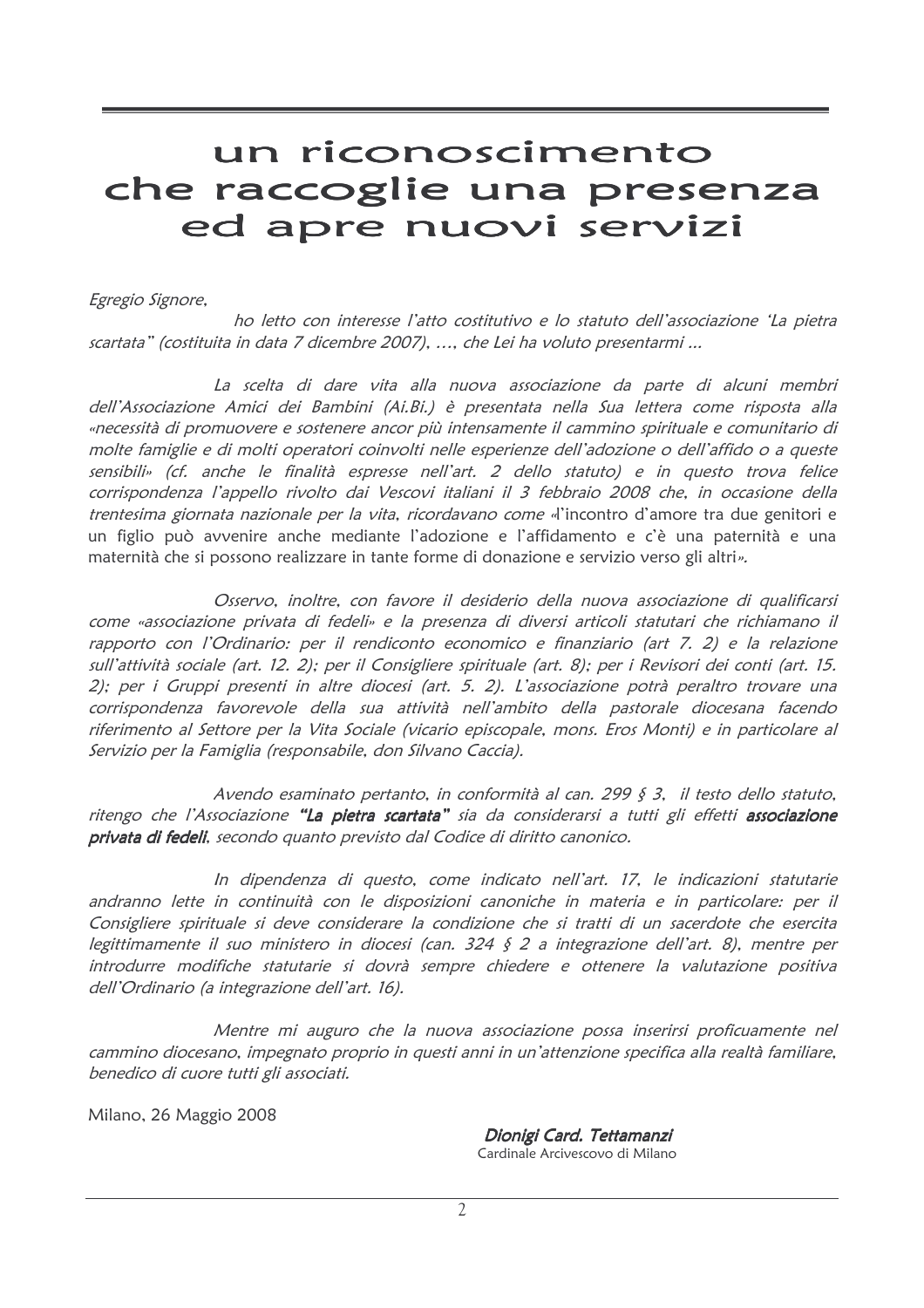La notizia è presto circolata e immediate sono giunte alcune semplici espressioni di condivisione e di benedizione:

### Don Maurizio Chiodi (Consigliere Spirituale dell'associazione)

Carissimi, con semplicità e gioia, ..., anch'io mi unisco alla bellezza di questo momento, .... Che il Signore ci benedica e ci accompagni su vie coraggiose e aperte alla testimonianza di Lui!

Mons. Sergio Nicolli (direttore Ufficio nazionale per la Pastorale della Famiglia - C.E.I.) Sono molto contento di questa notizia. Ringrazio con voi il Signore e vi auguro buon lavoro.

### Marialuisa e Massimo Cecchetti (soci fondatori)

(Is 6, 8) Chi manderò e chi andrà per noi? [8] Poi io udii la voce del Signore che diceva: "Chi manderò e chi andrà per noi?". E io risposi: "Eccomi, manda me!". Sia questo lo spirito del nostro essere nel mondo e sempre più nella Chiesa ... Un grazie agi amici che hanno contribuito al raggiungimento di questa prima tappa. Con affetto.

# Padre Gilberto Zini (Direttore Editrice Ancora)

Carissimi, mi unisco alla vostra gioia per il riconoscimento canonico dell'Associazione "La Pietra scartata". Che sia davvero un punto di arrivo che diventa punto di partenza per un prezioso servizio ai minori e alle famiglie dentro la società e la Chiesa

# Teresa e Sergio Bertoldo (soci fondatori)

Accogliamo con gioia la notizia, adesso siamo chiamati a testimoniare con maggiore responsabilità la nostra missione con la consapevolezza che Dio Padre osserva con benevolenza le nostre opere. Un abbraccio

# **Suor Elena Pacini** (Istituto Maria SS. Bambina – Roma)

... Condivido la vostra gioia e ringrazio il Signore per il vostro impegno incessante a favore di tanti bambini. Ha detto S. Teresina: "Quando il Signore porge la mano per chiedere, non la presenta mai vuota". Il Signore vi ha chiesto un grande impegno: Lui vi precede e vi accompagna con la sua Grazia. E noi siamo contente che la nostra casa sia diventata anche un po' la vostra! In comunione.

# Don Natale Monza (Movimento dei Focolari)

Partecipo con gioia a questo momento speciale dell'Associazione, e auguro un futuro fecondo di opere di bene.

# Paolo Di Toro (Amici dei Bambini)

... che bella notizia e ora quanta responsabilità in più. Da parte mia una preghiera quotidiana per questa nuova realtà. Come posso aiutarvi?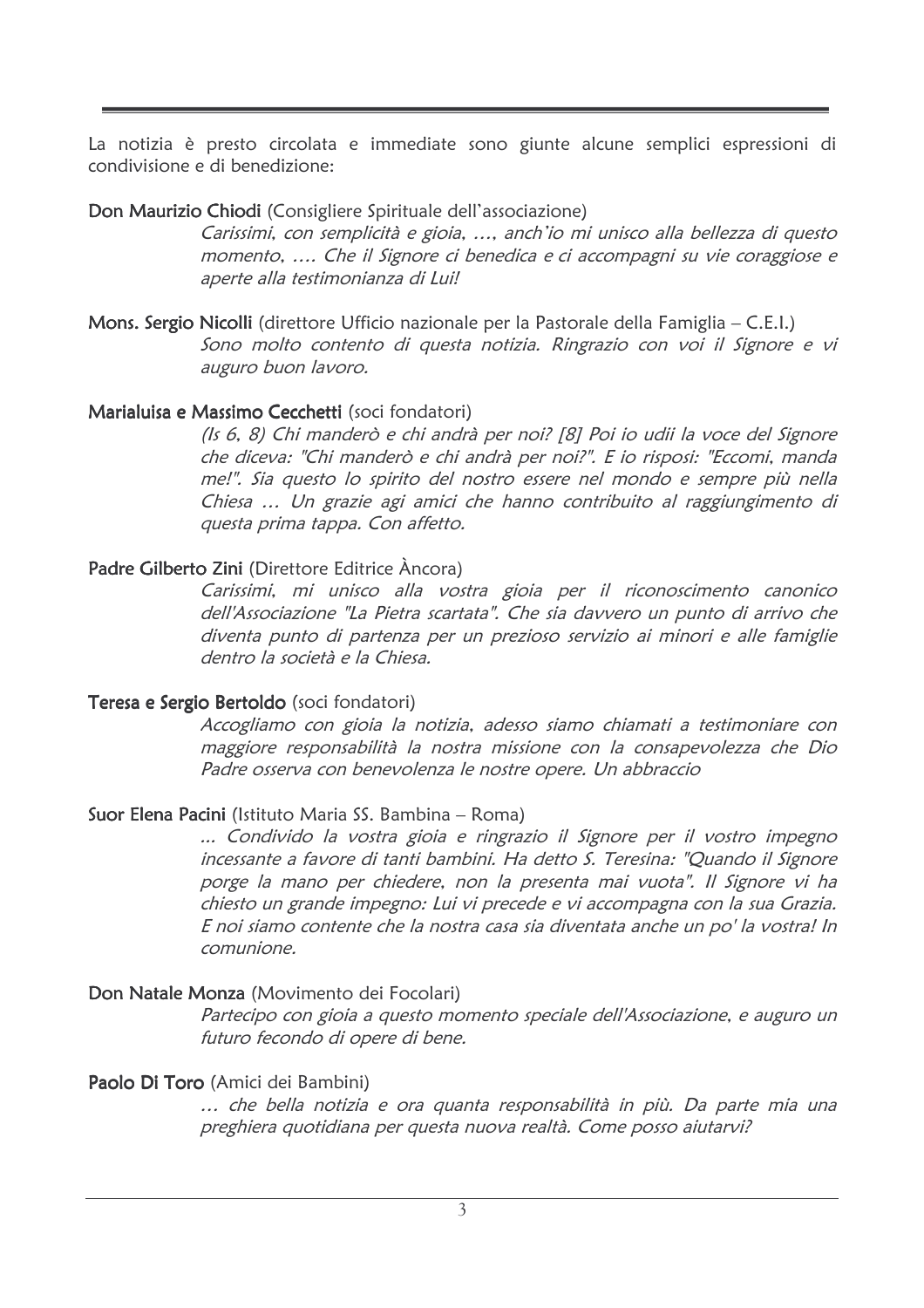

La vacanza studio per le famiglie accoglienti.

La settimana di Studi e Formazione, giunta alla XVII edizione, nasce dall'esigenza delle famiglie del movimento di incontrarsi, scambiarsi esperienze e approfondire le diverse tematiche dell'abbandono e dell'accoglienza. È proposta, alla fine di agosto, una settimana di vacanza e di studio, con momenti formativi, ma anche di svago che permette alle famiglie, genitori e figli, di vivere un'esperienza significativa di condivisione.

Nel corso degli anni questa settimana ha ospitato anche importanti convegni internazionali i cui atti sono disponibili nella collana editoriale "Quaderni di Amici dei Bambini".

### **XVII INCONTRO INTERNAZIONALE** Accoglienza, una scelta politica

#### programma preliminare

SABATO 23 agosto: Arrivi e sistemazioni. Evento di apertura del XVII Incontro.

### DOMENICA 24 agosto e LUNEDÌ 25 agosto: Seminario "NOI, TESTIMONI DI UNA SCELTA".

Il movimento, costituito da una fitta rete di famiglie, gruppi e realtà locali, nel corso di questi mesi ha sviluppato un'iniziativa di tipo culturale, esperienziale e formativa, aggregando e coinvolgendo persone protagoniste e interessate a riflettere sui temi dell'abbandono e dei tre miti ad esso connessi. Attraverso la condivisione ed il confronto allargato dei diversi gruppi cercheremo di approfondire in particolare il legame di sangue, che sarà poi oggetto anche del convegno di venerdì.

#### MARTEDI 26 agosto: Seminario "POLITICAMENTE PROTAGONISTI" -Accogliere e rappresentare le istanze sociali".

#### MERCOLEDI 27 agosto: Seminario "MARIA, NEL MISTERO DELL'ABBANDONO".

Prosegue il cammino per una spiritualità dell'adozione: quest'anno cercheremo di accostare la figura di Maria nella spiritualità dell'adozione.

### **GIOVEDI 28 agosto:** sole e mare

### VENERDÌ 29 agosto: Convegno "LÉGAMI/LEGÀMI: IL MITO DELLA FAMIGLIA DI ORIGINE. LA RELAZIONE DI SANGUE TRA VINCOLI E OPPORTUNITÀ"

Riprendiamo il mito della famiglia di origine, tema evidenziato in occasione dei lavori svolti per il Convegno "Senza Figli Senza - dai diritti alla giustizia: famiglie e giovani nei percorsi dell'accoglienza" (Bellaria 2006). Tema che abbiamo ulteriormente sviluppato: sarà questa l'occasione di indagare, attraverso il contributo di esperti e protagonisti, sul rapporto fra famiglia di origine, responsabilità genitoriali e tutela del minore. Sarà possibile la "demitizzazione" del mito?

### **SABATO 30 agosto: Partenze**

Per informazioni ed iscrizioni: tel. 02988221 - www.aibi.it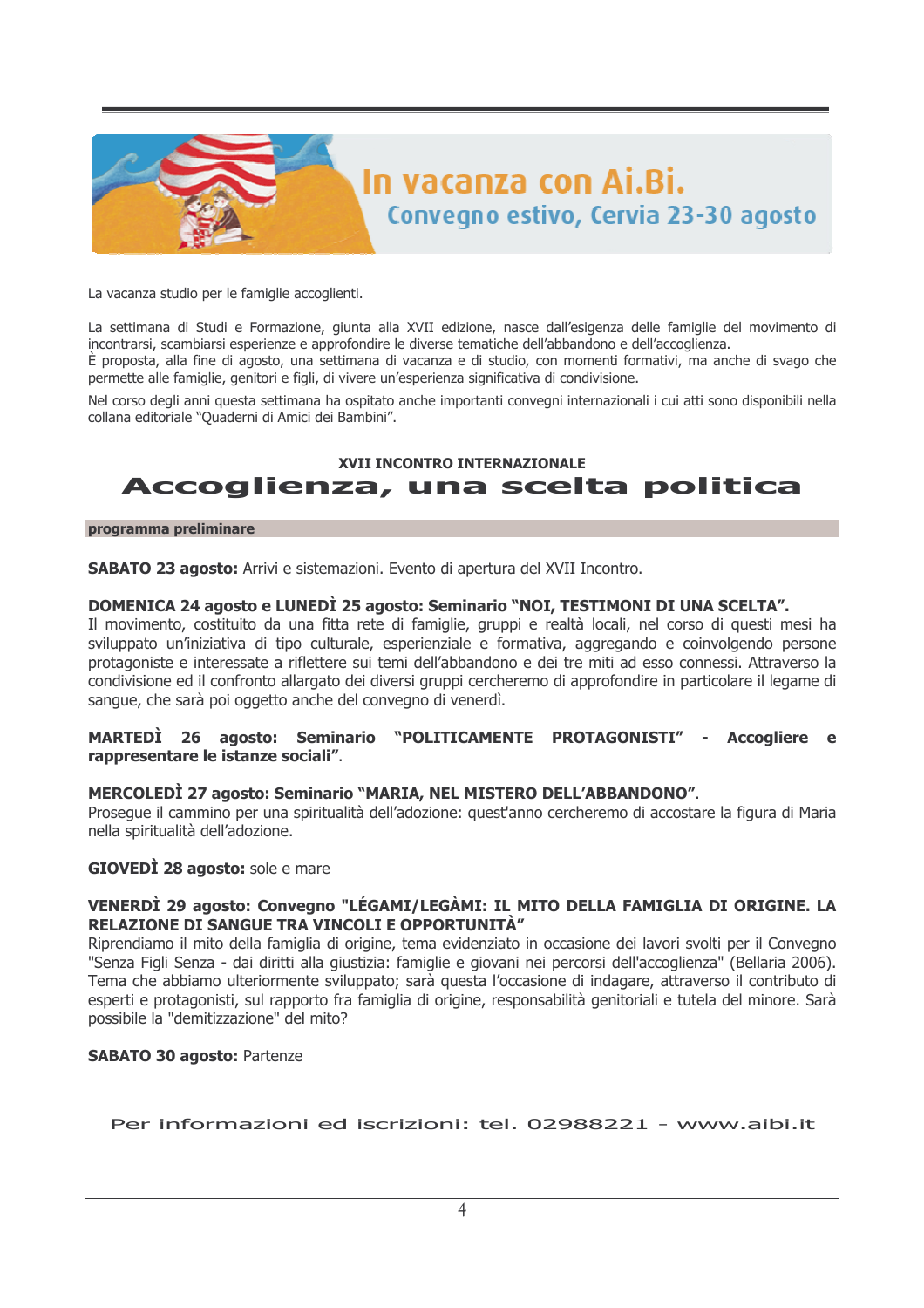quinta giornata di studio e confronto per una spiritualità dell'adozione

# Maria nel mistero dell'abbandono un'alleanza per la salvezza

Cervia, mercoledì 27 agosto 2008

Inaugurato nel 2004, il percorso delle giornate dedicate alla spiritualità dell'adozione prosegue, aprendo, con la sua quinta edizione, un nuovo ciclo di appuntamenti ed attenzioni. Gli interessi, gli studi e gli approfondimenti saranno dedicati ad alcuni protagonisti della Storia della Salvezza in virtù della loro vicenda, del ruolo e delle relazioni che li hanno visti in stretta ed intima relazione con Dio, capaci di offrire un ulteriore sguardo all'esperienza dell'abbandono e dell'adozione vissuta secondo il senso cristiano dell'accoglienza.

Con Maria nel mistero dell'abbandono, si intendono riprendere e contemplare i tratti peculiari di Maria, della sua disponibilità a divenire Mamma di Gesù. Madre di Dio, del suo prendersi cura del Salvatore e della salvezza; accompagnati dalla teologia e della spiritualità lei dedicate, saranno accostati alcuni eventi sintomatici per raccogliere alcune sue specifiche esperienze in grado di illuminare e far comprendere l'esperienza adottiva e la sua squisita qualità cristiana.

Secondo un programma intenso, ma equilibrato, nel corso della prima sessione di lavoro sono proposte una riflessione introduttiva e tre relazioni. Un itinerario che porrà lo sguardo sulla maternità singolare di Maria e sulle maternità adottive, attraversando l'annuncio e la vocazione, l'alleanza e la fiducia, prima di giungere alla salvezza possibile e accessibile per tutti.

Marco Griffini - fondatore di Amici dei Bambini - proporrà una riflessione destinata a collocare la figura di Maria nel mistero dell'abbandono: dal discreto emergere di Maria nel cammino delle famiglie adottive di Amici dei Bambini, al suo presentarsi quale idonea icona dell'accoglienza mentre si pone al centro della Storia della salvezza, al fianco di suo figlio Gesù il Cristo e di tutte le madri adottive.

I tre successivi contributi – conservando in filigrana l'attenzione circa l'esperienza adottiva – attraverseranno tre momenti eloquenti della storia di Maria, da Nazaret al golgota, dal "fiat" al silenzio ai piedi della croce:

Il primo, curata da Rita Torti Mazzi, rintraccerà alcuni aspetti del decidersi di Dio, del suo rivelarsi nella storia; l'ascolto di un grido che sale verso il cielo, "la pienezza del tempo": una chiamata che si fa annuncio, un appello che suscita una libera disponibilità. Una seconda relazione, di Davide Pezzoni, si concentrerà sulla natura e sulle caratteristiche dell'alleanza tra uomini e Dio, chiamati a condividere una storia che solo fiduciosamente vissuta insieme, diventa storia di salvezza. Il terzo intervento, proposto da Alberto Cozzi, raccoglierà il senso di una nuova prospettiva di salvezza, affidata agli uomini dalla croce, nel momento posto al vertice della tensione della rivelazione, attraverso la formula della reciproca accoglienza, capace di trasformare le relazioni indicandone l'autentica identità: ecco tuo figlio, ecco tua madre.

Nel pomeriggio, i lavori proseguiranno con un contributo curato da Maurizio Chiodi, chiamato a riflettere sinteticamente sulla singolare maternità di Maria, per rintracciare in essa i tratti universali dell'esperienza adottiva, caratterizzata da una disponibilità suscitata da un appello, capace di affidarsi, costituendo quelle preziose alleanze in grado di annunciare ancora la salvezza sperata.

Restano preziose e non sostituibili le testimonianze e la presenza dei protagonisti dell'abbandono e dell'accoglienza (genitori e figli): per questo motivo, prima delle conclusioni, è previsto un ampio spazio per il confronto, la condivisione ed il dibattito.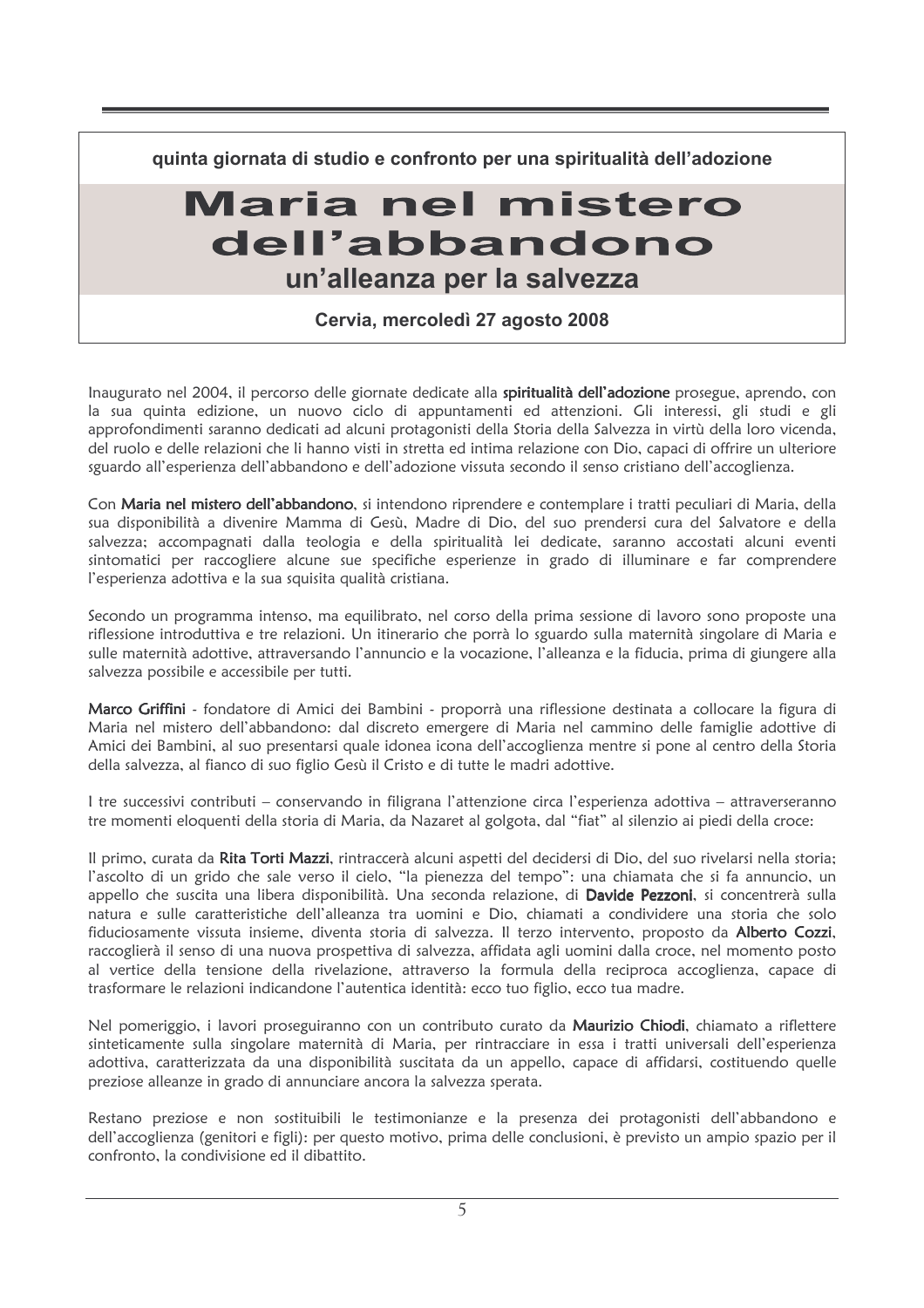### programma

#### sessione mattutina

ore 9.30

introduce e coordina Gianmario Fogliazza responsabile Centro Studi Teologici Amici dei bambini

ore 9.40

Maria nel mistero dell'abbandono

Marco Griffini

Presidente Amici dei Bambini

ore 10.15

un grido che sale, la pienezza del tempo: scelte e chiamate di Dio Rita Torti Mazzi

Docente di Sacra Scrittura presso la Pontificia Facoltà Teologica "Marianum" - Roma

(ore 11.00 - 11.15 pausa)

ore 11.15

### fate quello che vi dirà: libertà e fiducia per una possibile alleanza Davide Pezzoni

Biblista, vicerettore del Collegio Vescovile diocesano di Lodi

ore 12.00

### ecco tuo figlio: una salvezza rivelata sulla croce Alberto Cozzi

Docente di Teologia sistematica presso la Facoltà Teologica dell'Italia settentrionale - Milano

ore 12.45 - 14.45

pausa

### sessione pomeridiana

ore 15.00

ripresa dei lavori

### Maria e l'adozione: maternità, alleanza e fede Maurizio Chiodi

Docente di Teologia morale presso la Facoltà Teologica dell'Italia settentrionale - Milano

ore 15.45

confronto e dibattito

ore 17.00 conclusioni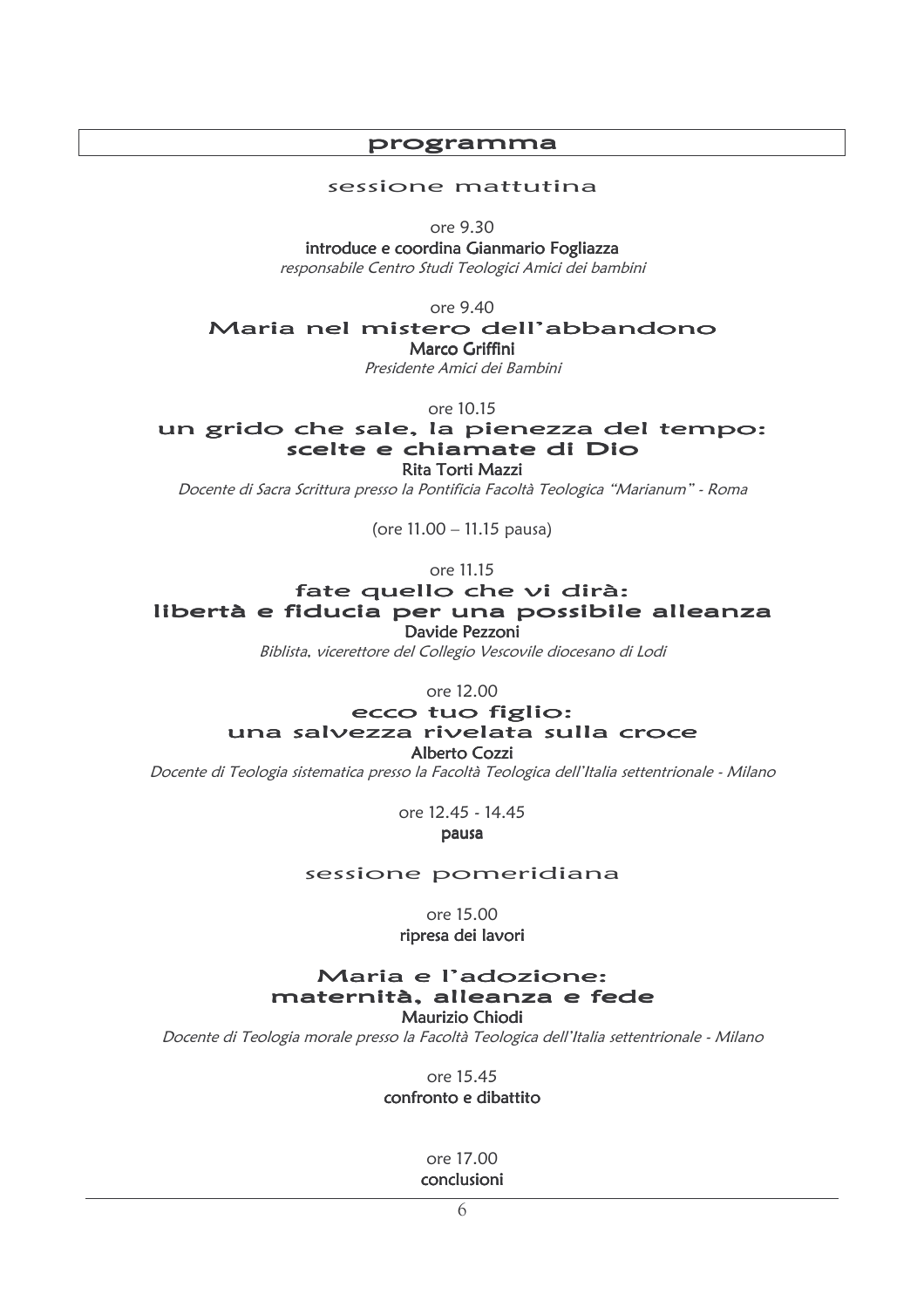Il Rosario per i bambini abbandonati e dimenticati del mese di Giugno

# «ogni giorno, seguimi»

dal Vangelo secondo Matteo (9,9)

Andando via di là, Gesù vide un uomo seduto al banco delle imposte, chiamato Matteo, e gli disse: «Seguimi». Ed egli si alzò e lo seguì.

# Commento

Non c'è un Dio stregone, capace di risolvere magicamente ogni nostro problema, che interviene alla richiesta di ajuto.

Neppure esiste un Dio che se ne sta immobile da qualche parte in una dimensione sconosciuta ad attendere le preghiere incensate dei nostri altari.

Esiste un Figlio che ci è stato "donato" da un Padre, perdutamente innamorato di ogni sua creatura, perché rimanesse ogni giorno con noi ad aiutarci a realizzare, con noi e per noi, un "Regno" di Amore su questa terra.

Gesù, il figlio di Dio mi vede...

- a nella "notte oscura", quando la scoperta, improvvisa e crudele, della mia sterilità mi scaraventa nel dramma dell'abbandono:
- The latter "giorno dell'ira", quando colui che ho accolto come figlio "dissotterra" dal mio cuore la ferita del suo abbandono:
- X nel "momento dell'accoglienza", quando la nuova sconfitta sradica dall'animo di mio figlio la speranza del futuro.

...mi chiama:

- \* «"ascoltami quando la fiducia in te stesso vacilla;
- \* seguimi sollevandoti dai tuoi timori e cercami nel volto di chi è stato abbandonato dagli uomini per salvarlo dalla perdita del padre e della madre"».